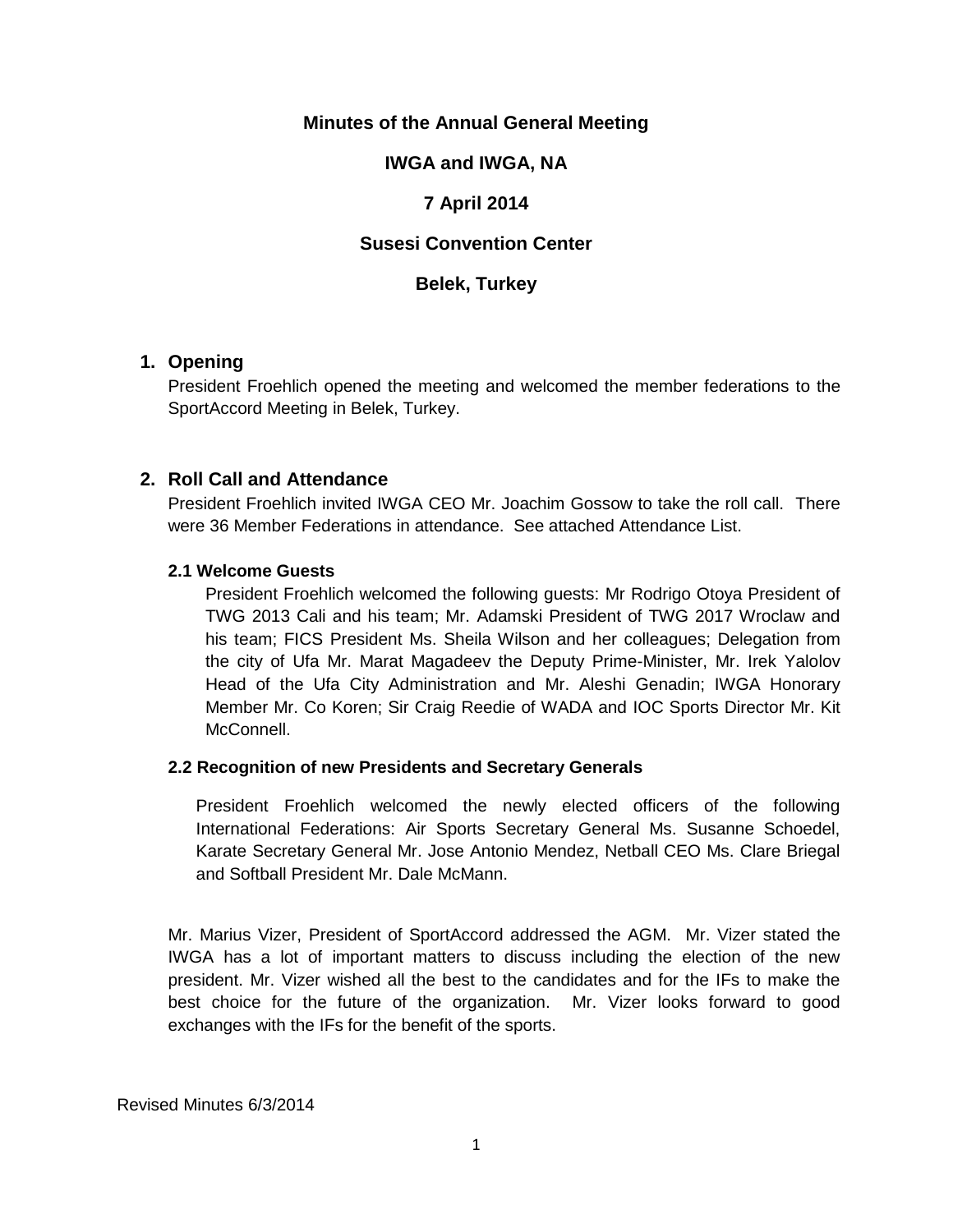Mr. Kit McConnell, Sports Director of the IOC thanked everyone for the opportunity to address the AGM. Mr. McConnell introduced the attendant IOC representatives: Mr. Christophe Dubi the former IOC Sports Director and new Director of the Olympic Games, Ms. Coralie McConnell who is working closely with the IFs and Ms. Hannah Burns of Special Projects.

Mr. McConnell reiterated the importance for the partnership and the relationship shared with IWGA and recognized the ongoing strength and growth of The World Games itself. The IOC is very proud to see that growth last year in Cali. There was excellent sport on the field as well as over 500,000 spectators at the event and over 100 participating countries and look forward to a successful event in 2017 in Wroclaw, Poland.

Mr. McConnell congratulated President Froehlich on his 25 years with IWGA and his relationship with the IOC over that period of time. Mr. McConnell stated that the sports, the IFs and the athletes all benefited from President Froehlich's leadership.

# **3. Appointing of Scrutineers**

The Executive Committee unanimously proposed to the AGM the following scrutineers: Ms. Molly Rhone of Netball, Mr, Kelly Fairweather of Hockey, Ms. Barbro Ronnberg of Orienteering and Mr. Kuno Ritschard of Waterski.

President Froehlich asked the AGM if there were any others they would like to nominate in additional to the three proposed from the Executive Board. There were no additional names from the floor, therefore President Froehlich asked the AGM to confirm the four put forward by the Executive Board. The assembly unanimously confirmed the Executive Board's proposal.

# **4. Adoption of the Minutes of the AGM 2013**

President Froehlich informed the AGM the minutes were previously circulated and received no comments. On a proposal from Flying Disc and seconded by Air Sports, the minutes were unanimously approved.

# **5. Adoption of the Annual Report of the Executive Committee**

President Froehlich stated the report presented by the IWGA CEO had been previously circulated and opened the floor for any comments; to which there were none. On a proposal from Korfball and seconded by Racquetball the report was unanimously accepted.

# **6. Financial Matters**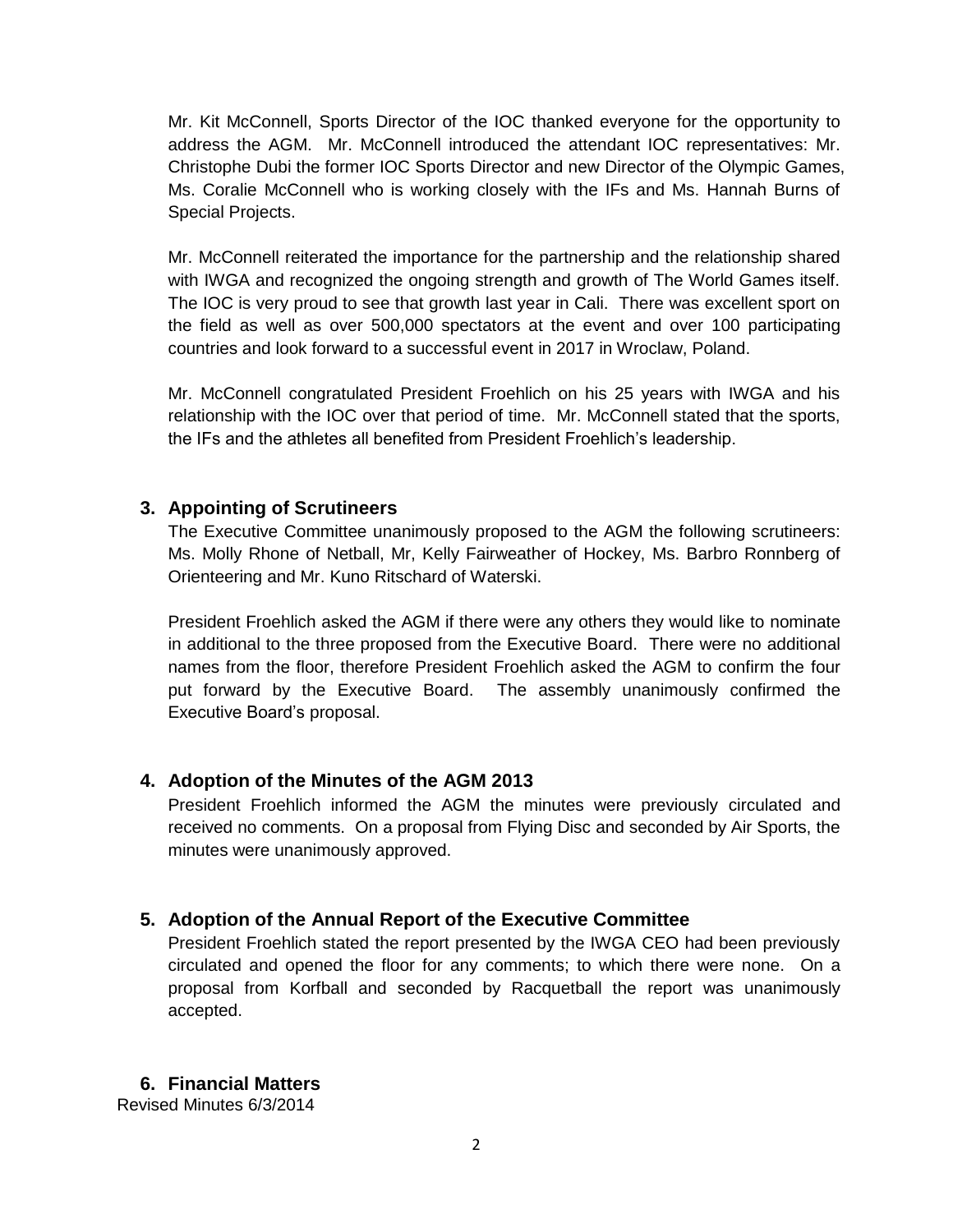# **6.1 Consolidated IWGA Balance Sheet as of December 31st 2013 and Profit and Loss Account**

IWGA Treasurer Mr. Lukas Hinder presented on behalf of the Executive Committee the consolidated IWGA Balance Sheet and Profit and Loss Account as of December 31<sup>st</sup> 2013. The IWGA, North America is a separate corporation constituted under the law of the USA and the state of Colorado and has a 501(c) (3) status which means tax-free exemption. Mr. Hinder stated the IWGA General Manager previously distributed on March 24, 2014 the reports of the Balance Sheet as of December 31, 2013 individual and consolidated as well as the Profit and Loss Account individual and consolidated as well as the separate explanations.

Mr. Hinder asked for any questions regarding the 2013 Accounts to which there were none.

A proposal from Bowling, seconded by Boules Sports to accept the 2013 Balance Sheet and Profit and Loss Individual and Consolidated was accepted unanimously.

### **6.2 Treasurer's Financial Report**

Mr. Hinder presented his financial report together with the Auditor's Report of Liguster Treuhand und Verwaltung AG dated March 14, 2014. Both reports were previously circulated and there were no questions.

#### **6.4 Budget**

### **6.4.1 Revision of the 2014 IWGA Budget**

Mr. Hinder presented the revised budget for 2014 which had been previously distributed with the AGM documentation. In 2013 at the Annual General Meeting in St. Petersburg, Russia the 2014 Budget was approved.

On the income side there is an additional income of 270,000 CHF which is the result of income generated through Swiss Timing sponsorship and other income (see item 4, 7 & 8 of the 2014 Budget and Explanatory Notes 3, 5 & 6). There are no further substantial changes on the income side.

Mr. Hinder informed the AGM that the membership fee for 2014 remains unchanged at 1,500 CHF.

On the expense side there is an increase of approximately 8,000 for the Headquarter Office in Colorado Springs, USA. There is a further increase of expenses by approximately 10,000 for communications (refer to item 49-56 of the 2014 Budget). The remaining budget remains the same as approved in the AGM last year.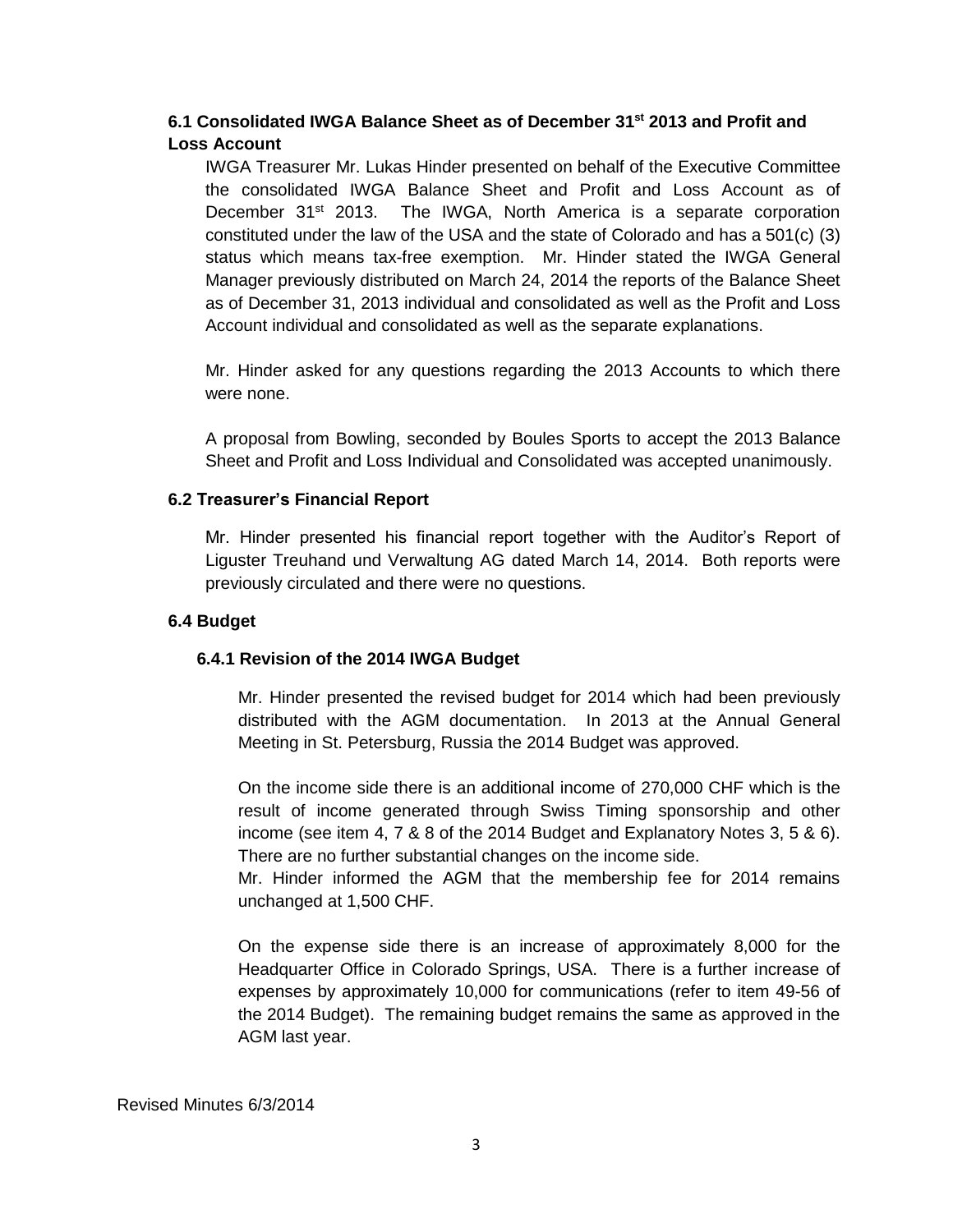Mr. Hinder asked if there were any questions in regard to the Revised Budget for 2014 to which there were none.

On a motion from Korfball and seconded by Orienteering the revised budget 2014 was unanimously accepted.

### **6.4.2 Approval of the 2015 IWGA Budget**

Mr. Lukas Hinder presented the IWGA Provisional Budget for 2015 which was previously distributed with the AGM documentation.

Mr. Hinder asked if there were any questions in regard to the proposed 2015 Budget to which there were none.

On a motion from Lifesaving and seconded by Dance Sport the IWGA 2015 Budget was unanimously accepted.

Mr. Hinder thanked President Froehlich, the members of the ExCo, CEO Mr. Joachim Gossow, General Manager Mrs. Patsy Dew and all the IFs for their great cooperation in the last year.

## **7. Appointing of the auditing firm for 2014**

Mr. Hinder informed the Assembly that the auditing firm Liguster Treuhand und Verwaltung AG has accepted to be the auditor for 2014 subject to the appointment of the Annual General Meeting.

On a motion from Sport Climbing and seconded by Powerlifting the proposal was unanimously accepted.

President Froehlich congratulated Mr. Hinder on the great job he always does as well as the Auditing Firm for getting the reports done so quickly.

### **8. Discharge of the Executive Committee's work**

Mr. Kuno Ritschard of Water Ski congratulated President Froehlich, CEO Gossow and the Executive Committee Members for organizing an excellent World Games in Cali, not only for the spectators and media but the athletes as well.

Mr. Ritschard proposed a motion to discharge the work of the Executive Committee. This was approved unanimously.

### **9. Proposals from Members and the IWGA Executive Committee**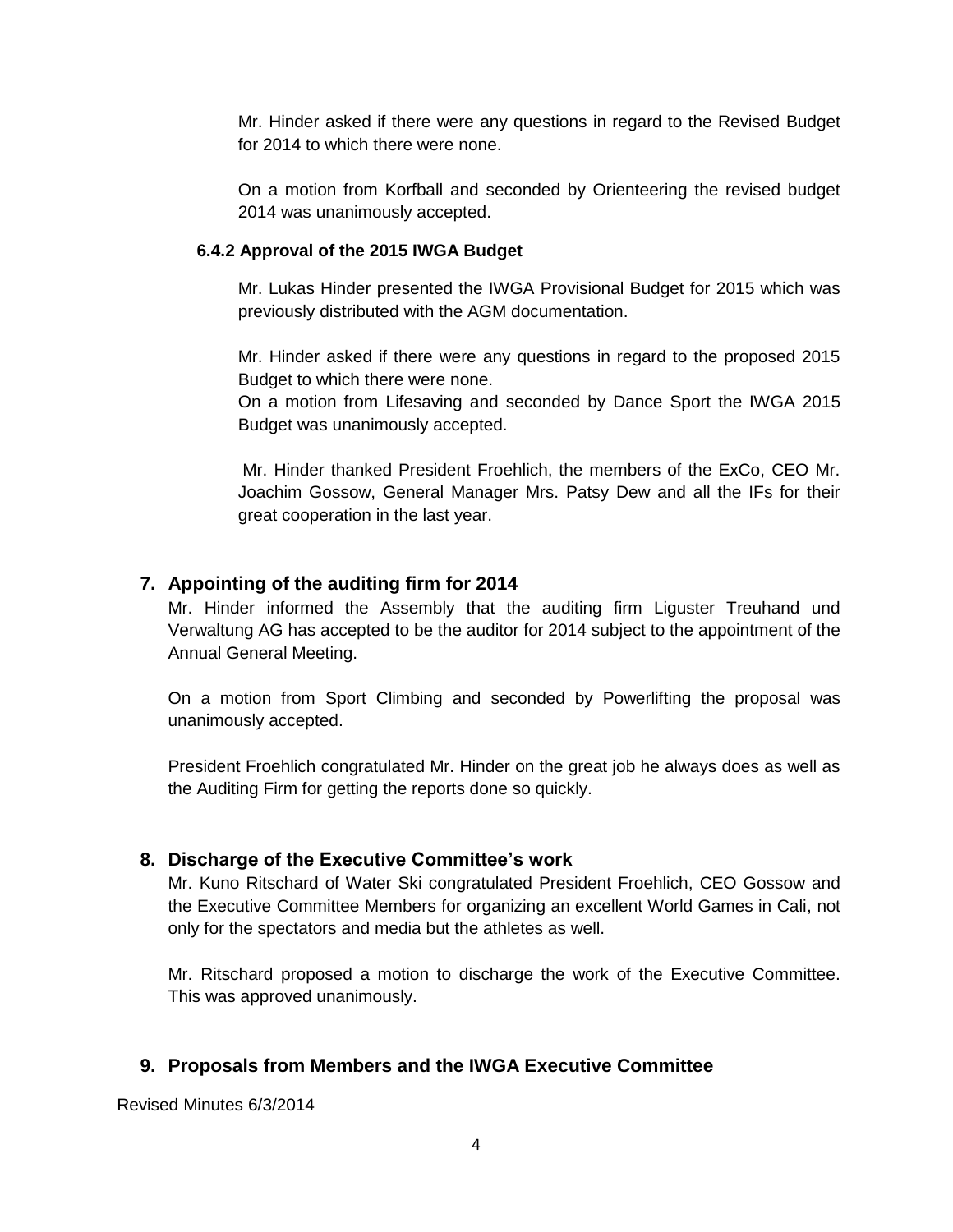President Froehlich stated to the members that IWGA had received a proposal from Lifesaving, which, however, would be considered at the 2015 AGM together with other proposals for amendments to the Constitution.

President Froehlich informed the AGM that the Executive Committee is already looking at revising the Statutes which will be addressed under Item 10.

IWGA did not receive any other proposals from the Members or the Executive Committee.

# **10.Changes or Amendments to IWGA Constitution**

Mr. Max Bishop confirmed the ExCo has already initiated a complete review of the contents of the IWGA Constitution and the By Laws. The review has already identified certain changes that need to be made next year. One of the items raised by Lifesaving was the size of the Executive Committee and the proposal from Lifesaving suggested there be a slight increase. The Board had already considered the matter and decided in principle it would be a good idea to propose to the AGM a small increase in the size of the Executive Committee. The new Executive Committee will discuss the matter and propose a special meeting in November during the IF Forum to discuss the size of the Board as well as any changes to the Constitution. Following the meeting in November, the new Executive Committee will draw up specific proposals to be distributed in good time for a decision to be taken at the 2015 AGM. If the new ExCo proposes an increase in the size of the Board and this is accepted by the AGM, it would also be proposed that the decision be implemented immediately, which will allow an election to take place next year for (an) additional Executive Committee Member(s).

### **11.Applications for IWGA Membership**

### **11.1 Presentations of Applications**

Mr. Gossow informed the AGM that IWGA had received three applications from the following IFs: Kickboxing, Modern Pentathlon and Wushu.

The order of presentations was randomly selected during the March ExCo meeting in Lausanne: Modern Pentathlon, Kickboxing and Wushu. Each applicant was allowed five minutes for their presentation. Mr. Gossow asked the delegations of the three applicants to leave the room to be called back in one by one.

Mr. Gossow read from the IWGA Constitution 7.1.11:

• *"With the exception of voting on elections, all voting in the General Meeting will be by show of hands or by voice, unless the Chairman or the Delegates of three*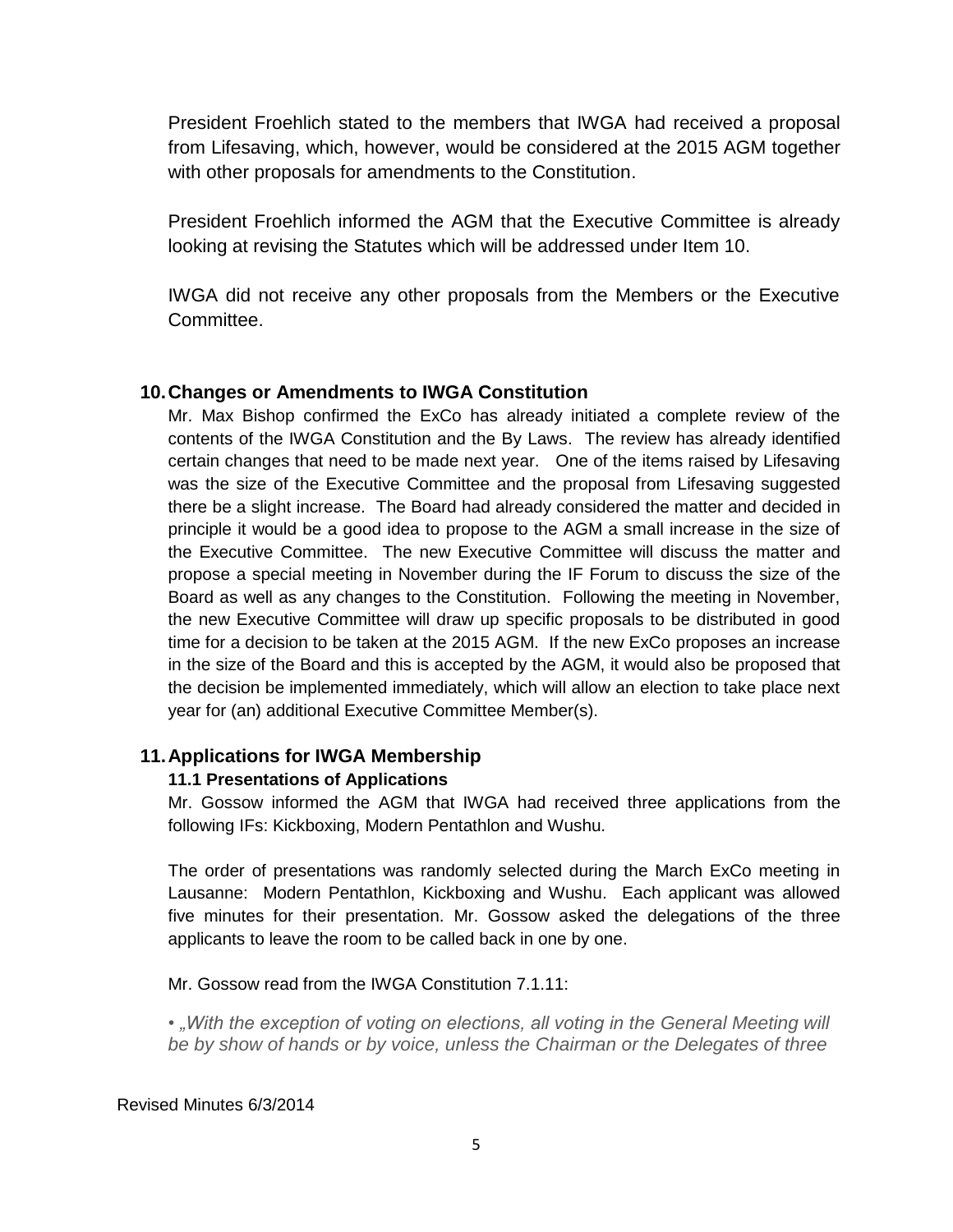*(3) Member Federations require a secret ballot. Voting on elections will always be by secret ballot."*

Mr. Gossow confirmed the Chairman required a secret ballot.

## Mr. Gossow then informed the AGM on the procedure for approval of applications for IWGA Membership as follows:

1. Draw lots for the order of presentation.

2. Hear all three presentations one after the other.

3. Carry out a secret vote using the single ballot paper, distributed after the final presentation, on which the names of all three applicant federations are listed, with boxes for YES, NO and ABSTAIN beside each of them.

## Mr. Gossow confirmed there were 36 Member Federations present at the time of the voting. Mr. Gossow explained the voting procedure:

1. Put a cross in the respective box yes, no abstain. A blank vote will be considered as abstention.

2. If you give answers for Sport A and Sport B (for example), but leave the other sport blank, we will deem that you have abstained for that one sport.

3. If you spoil an answer for one sport (for example by **crossing out** Abstain, but not choosing between Yes and No) this does not spoil the whole ballot paper the other answers will still be valid.

Mr. Gossow instructed the scrutineers to distribute the ballots. After the voting was completed, the scrutineers collected the ballots and tallied the votes. The applicants were invited back into the room.

President Froehlich announced the results with 36 IFs available for voting:

WAKO-Kickboxing received 22 votes.

IWUF-Wushu received 17 votes

UIPM-Modern Pentathlon received 9 votes

World Association of Kickboxing Organizations (WAKO) was accepted as a new member. President Froehlich congratulated WAKO and thanked the IFs for their support.

# **12.The World Games 2013 Cali (COL)**

### **12.1 Final Report (presentation)**

President Froehlich congratulated Mr. Rodrigo Otoya President of CLOC for an unbelievably successful World Games in Cali. From President Froehlich's view, it was The Games of the athletes.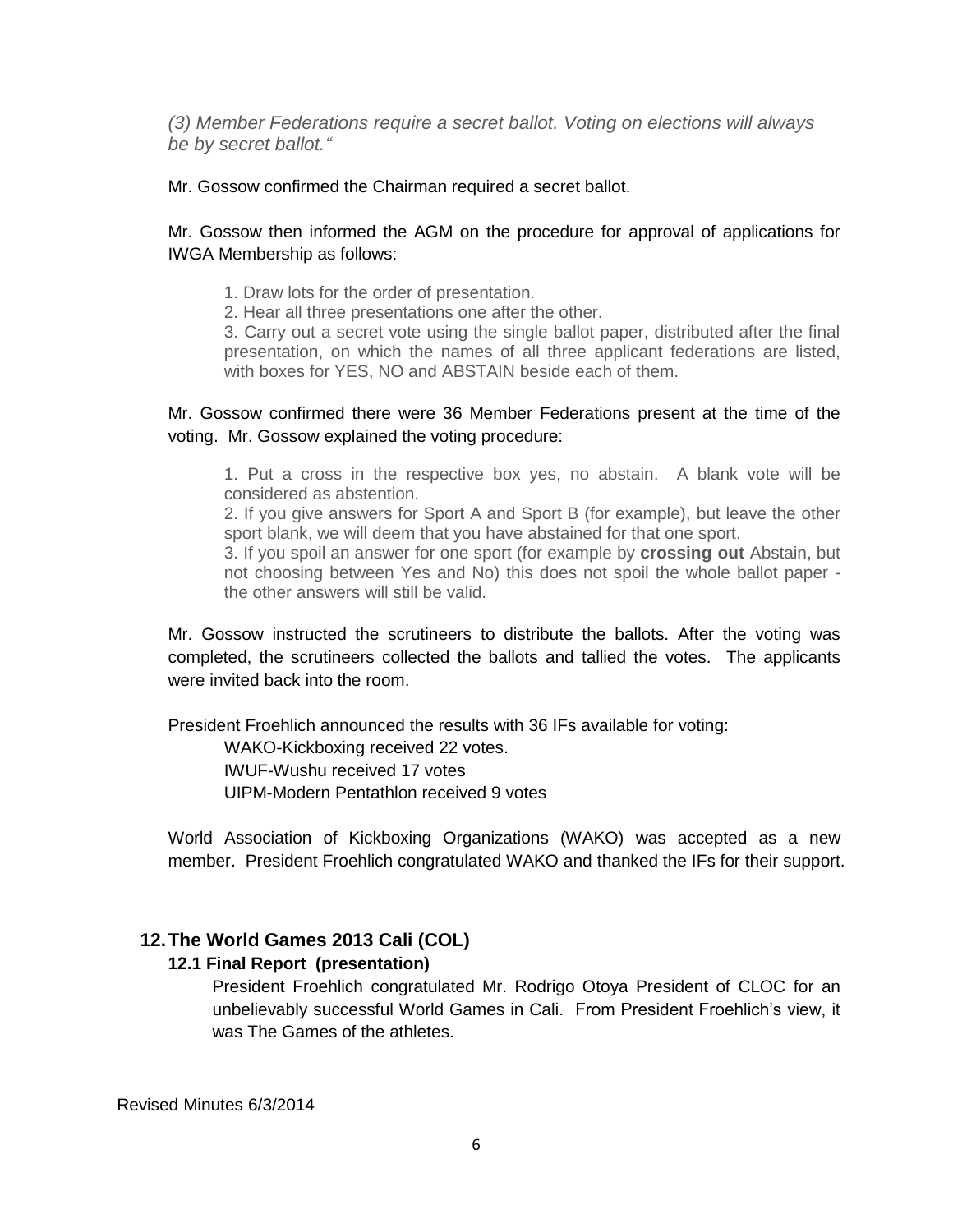Mr. Rodrigo Otoya addressed the AGM. On behalf of the President of Colombia Juan Manuel Santos, Minister of Sport Andres Botero, Mayor of Cail Rodrigo Guerrero and the Local Organizing Committee, Mr. Otoya thanked President Froehlich and the Executive Committee for giving Cali the opportunity to host the 9<sup>th</sup> Edition of The World Games. The Games were a great success, especially for the athletes and the citizens of Cali.

Ms. Ana Maria Zulaga presented the Final Report as well as a short video.

# **13. The World Games 2017 Wroclaw (POL)**

# **13.1 General Report (see presentation)**

President Froehlich invited Vice-Mayor Adamski to address the AGM.

Mr. Adamski introduced the following members of his team: Mr. Piotr Przygonski (President WOC), Ms. Hanna Domagala (COO) and Mr. Grzegorz Pyzalka (Sports Director).

Mr. Przygonski and Ms. Domagala gave updates on the following items:

- · Preparation 2013-2017 Milestones
- · Competition Venues
- · Promotion, Info and P.R.
- · Aug 3-13 2017 Dates of TWG 2017 Wroclaw
- · Fall 2016 2<sup>nd</sup> Competition Manager's Meeting
- · End of 2014 Unveiling of Mascot

All IFs will have the opportunity to meet one on one at the Wroclaw booth during the SportAccord Convention.

# **13.2 Official Sports Program Evaluation**

Mr. Gossow reported that the following items were considered in determining Sports Program:

- 1. IF Evaluation Reports and Partner Reports from TWG 2013 Cali
- 2. Applications for Participation of Member IFs
	- 1. Compliance with IWGA Regulations for Participation
	- 2. Analysis of proposed Program (in Comparison to past Performance)
- 3. Discussions with Wroclaw Organizing Committee
	- 1. Analysis of suitable existing and available Venue for Sports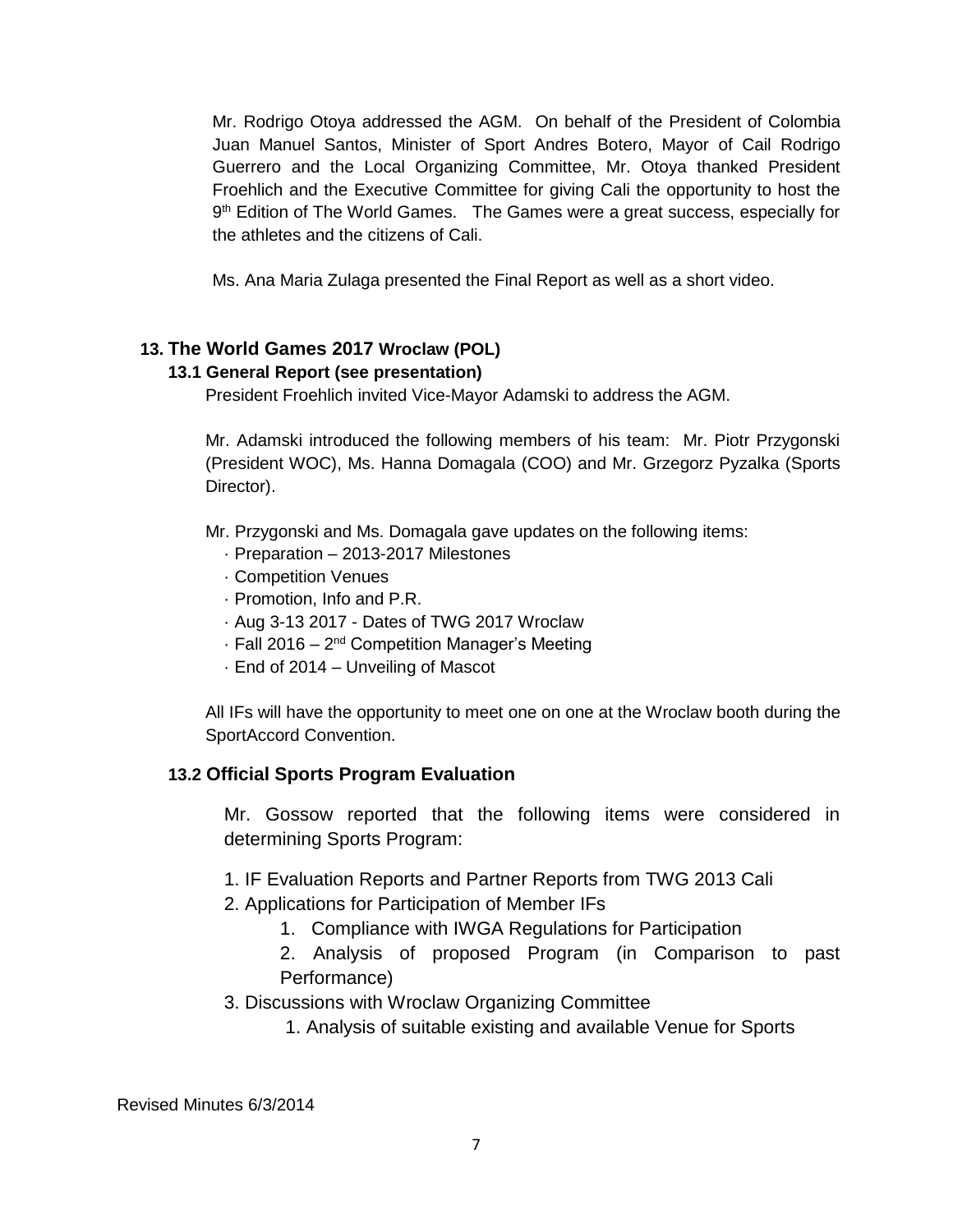Mr. Gossow stated all requests received totaled 5,400 participants, however, the contract with Wroclaw states 3,700 maximum so the Evaluation Committee was charged with providing a very fair and balanced program to include: men, women, indoor and outdoor sports, etc.

At the March Board Meeting, the IWGA Executive Committee approved the Official Sports Program which will consist of the following sports:

**Air Sports, Archery, Beach Handball, Billiards, Boule Sports, Bowling, Canoe, Dance Sport, Finswimming, Fistball, Netball/Floorball, Flying Disc, Gymnastics, Ju-Jitsu, Karate, Korfball, Lacrosse, Lifesaving, Muaythai, Orienteering, Powerlifting, Roller Sports, Sports Climbing, Squash/Racquetball, Sumo, Tug of War, and Water Ski & Wakeboard**

President Froehlich reiterated the importance of having universality and the best athletes.

President Santonja of Bodybuilding asked if the program was still open to which President Froehlich replied no and added that there are only two issues remaining that pertain to certain sports where there are problems with bringing the best athletes or the venue needs finally to be approved.

### **13.3 Competition Manager Meeting**

Mr. Gossow announced the 1<sup>st</sup> Competition Manager Meeting will be in Wroclaw, Poland 21-22 November 2014. Mr. Gossow suggested the IFs should appoint their Competition Manager within the next month.

### **14.The World Games 2021**

Mr. Gossow informed the AGM of the Timeline for the Bidding Process:

### *Opening*: **January 2014**

*Deadline for Applications*: **31 July 2014** *Evaluation of Applications and Visit to Candidate Cities*: **Aug. – Nov. 2014** *Announcement of Host City after final Presentation*: **January 2015** *Signing of the Contract*: **IWGA AGM 2015**

Mr. Gossow stated some cities have already shown interest and IWGA is currently in correspondence with those cities.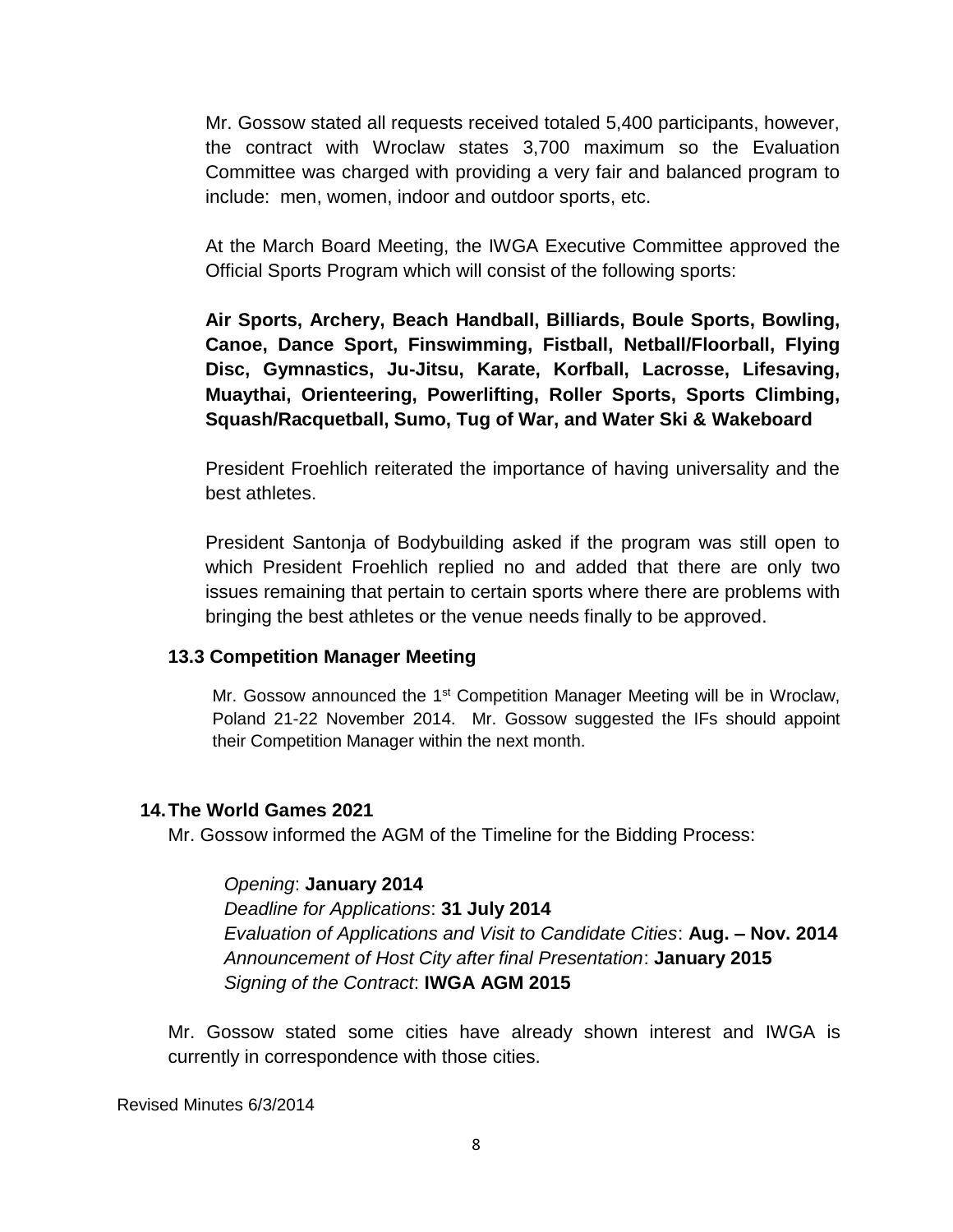# **15.Anti-Doping**

## **15.1 Report TWG 2013**

Mr. Dielen reported The World Games had the most comprehensive and biggest Anti-Doping program in Cali and thanked the Cail Organizing Committee as well as Coldeportes for making this possible. There were 382 tests in total which was 50 more than TWG 2009 Kaohsiung and for the first time, there was Blood Sampling. There are 11 HGH tests still awaiting results because of challenges in the testing procedure but all other tests were negative.

Mr. Dielen informed the AGM that there was one positive test regarding an athlete from Sumo prior to The World Games administered by the Hungarian Olympic Committee. IWGA worked with the Sumo Federation, who suspended the athlete, and updated the medal results.

Mr. Dielen thanked the members of the IWGA Medical Commission: Dr. Michel Leglise, Dr. Anne Smith and Dr. Orlando Reyes.

WADA conducted an Outreach Program during The World Games which made it possible for the athletes to learn about Anti-Doping.

### **15.2 WADA**

Sir Craig Reedie reported on the changes adopted during the 2013 World Conference on Doping in Sport in Johannesburg.

- · 2015 World Anti-Doping Code and International Standards ratified
- · New WADA President and Vice President

· Renewed commitment to protect clean athletes and shape Anti-Doping's future

President's Vision for WADA

- · Preserving the Integrity of Sport
- · Openness and Collaboration
- · A partnership to ensure impactful change

Mr. Tom Dielen thanked Sir Craig Reedie for the help during The World Games in Cali, which was a very successful operation in Cali.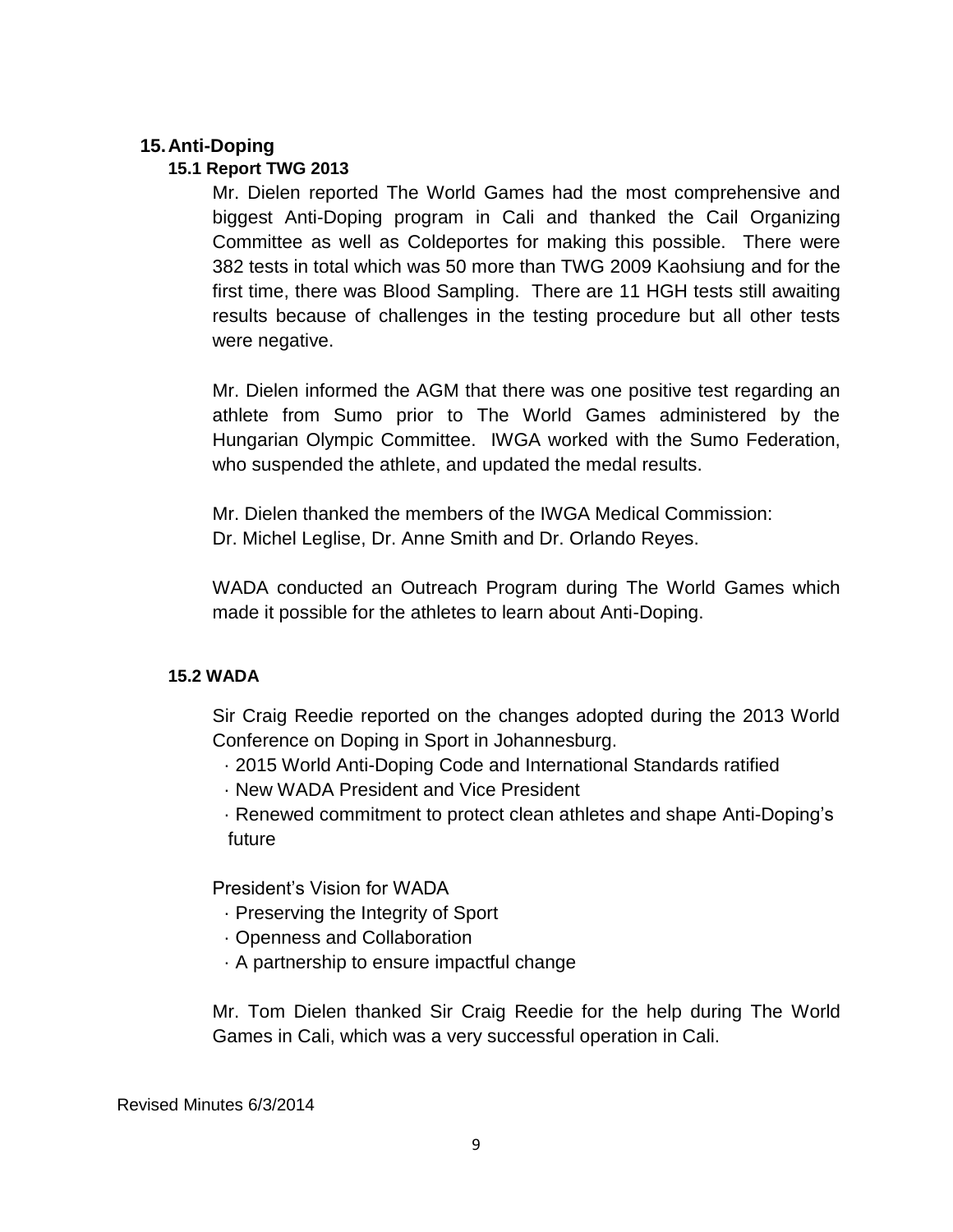Mr. Dielen had two questions:

1. 11 tests were conducted in Cali for Human Growth Hormones. Those samples were frozen and are still in the lab waiting to be analyzed. Please update on when those tests will be analyzed so we can close the books on the Cali Games.

SCR – Hopefully in a few weeks once it can be legally done.

2. In relation to technical documents on behalf of TWG Members, I raised in Lausanne some issues from the lower risk sports. SCR –Happy to have a representative from the lower risk sports to be a part of the working group.

President Froehlich raised the issue of the cost of testing.

SCR – Impossible to regulate the costs. Laboratory fees are different throughout the world.

## **16.Communications**

## **16.1 Structure and Staff of IWGA Communication Department**

Mr. Gossow informed the AGM that IWGA has increased staff in the Communication Department which will be shown later in the presentation. Mr. Hagen Bossdorf as the New TV and Media Officer, Mr. Ole Bossdorf who handles the Social Media and Mr. Hermann Kewitz as the Press Officer for Print Media.

### **16.2 The World Games Channel (see presentation)**

Mr. Hagen Bossdorf gave an update regarding the main media strategy for the next World Games 2017.

The World Games Channel Content– consists of live streams, highlight videos and archive videos. Athlete of the Month Campaign Marketing - Sponsorship Revenue

# **17.Elections IWGA Executive Committee**

President Froehlich instructed the Members on the voting procedure according to the Constitution.

# **IWGA Constitution 7.1.11:**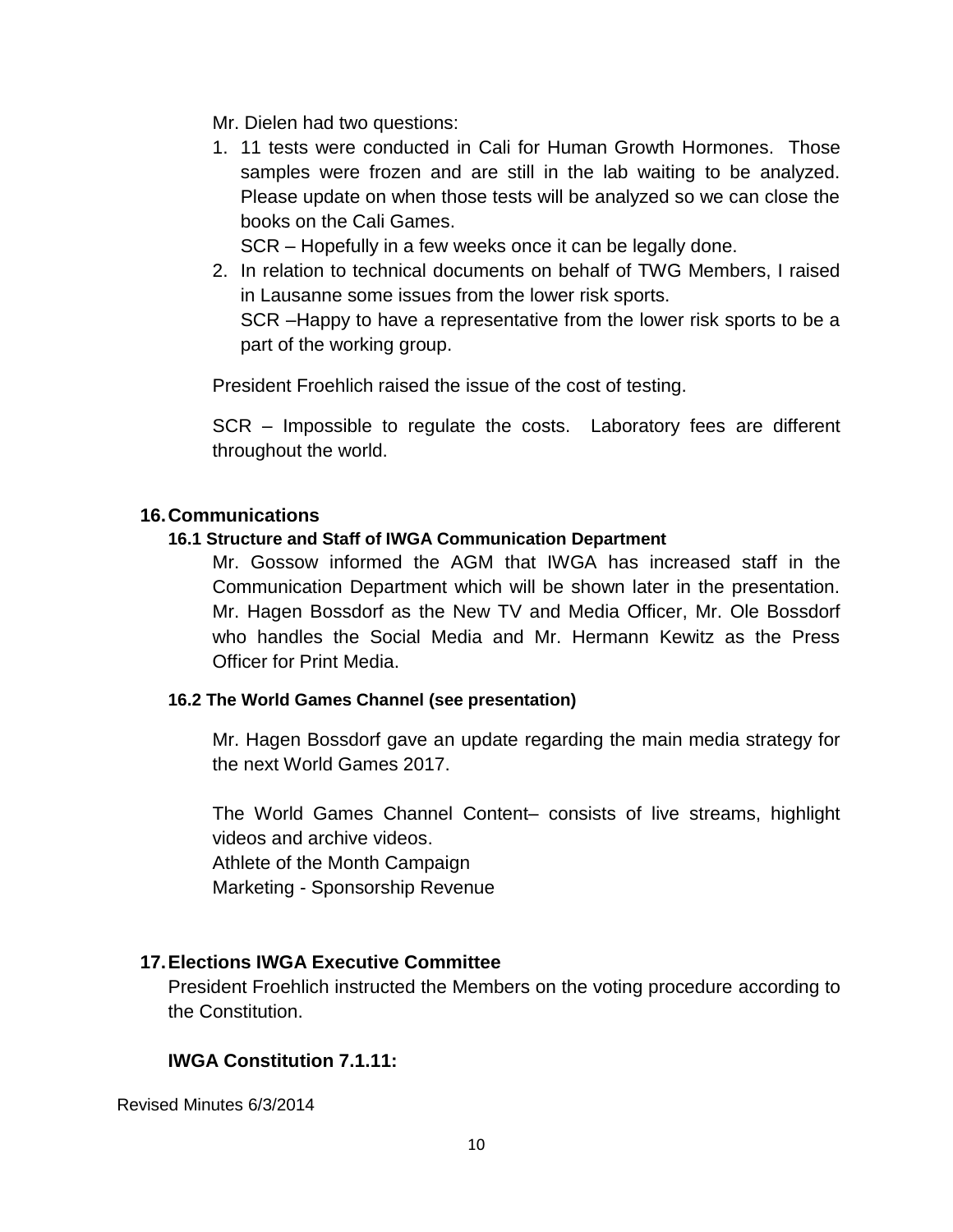• "With the exception of voting on elections, all voting in the General Meeting will *be by show of hands or by voice, unless the Chairman or the Delegates of three (3) Member Federations require a secret ballot. Voting on elections will always be by secret ballot. Voting on all elections will always be by secret ballot".*

# *Elections IWGA Executive Committee According to Constitution 7.1.17:*

*"If, after this ballot, there is a tie for one or more of the positions, further ballots will be held to determine who should occupy the remaining positions. If a tie persists, lots will be drawn to decide the successful candidate." - Those candidates with the highest, tied votes in this ballot will remain on the ballot for decision.*

President Froehlich stated the ExCo took the decision that each Presidential Candidate will have 5 minutes to address the AGM and the remaining positions' candidates will have 3 minutes.

# **17.1 President**

Mr. Max Bishop withdrew his nomination for President.

Mr. Jose Perurena was elected President with a vote of 24 – 12 over Dr. Harald Vervaecke.

Directly after his election, the new President José Perurena proposed to the assembly to declare the resigning President Ron Froehlich "Honorary Life President". The assembly voted to accept this proposal per acclamation.

# **17.2 Vice President**

Mr. Tom Dielen withdrew his nomination for Vice President. Mr. Max Bishop was elected Vice President with a vote of 24 – 10 over Mr. Jan Fransoo

# **17.3 Treasurer**

Mr. John Liljelund withdew his nomination for Treasurer. Mr. Lukas Hinder was elected with 34 votes.

# **17.4 Members**

Elected to the Executive Committee: Ms. Anna Arzhanova - 18 votes Professor Fumio Morooka - 15 votes Mr. Tom Dielen - 14 votes